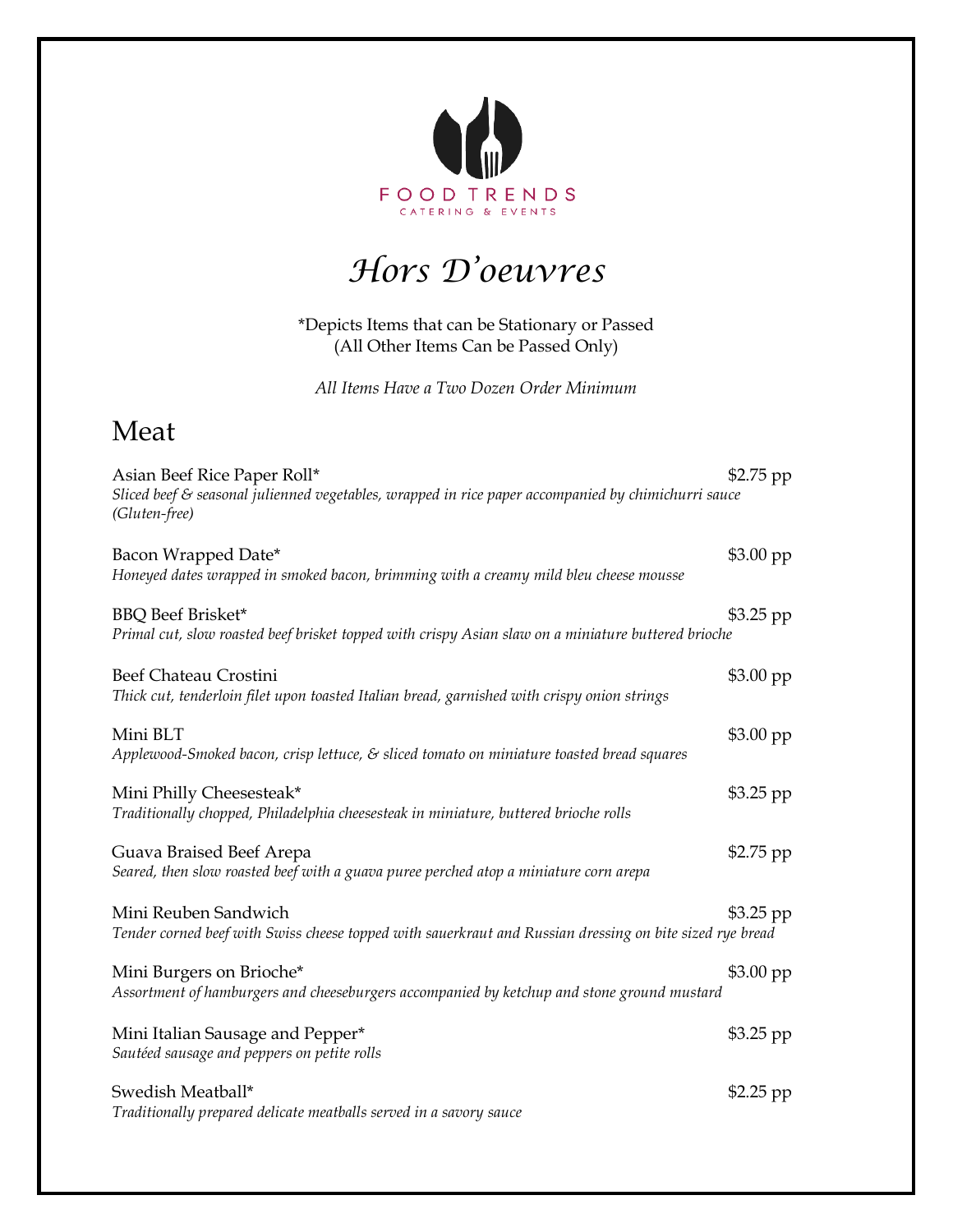| Franks in a Blanket*<br>Mini hot dogs wrapped in flaky puff pastry                                                                                                                                                                     | $$2.00$ pp |
|----------------------------------------------------------------------------------------------------------------------------------------------------------------------------------------------------------------------------------------|------------|
| Beef Roulade*<br>Blanched scallions rolled in a rare beef chateau accompanied by soy dipping sauce                                                                                                                                     | \$2.75 pp  |
| Marbled Potato<br>Bite size marbled potatoes topped with crispy bacon and chives (Gluten-free)                                                                                                                                         | \$3.00 pp  |
| Skewers Trio*<br>Assortment of chicken, beef chateaubriand, and shrimp skewers (Gluten-free)                                                                                                                                           | \$3.00 pp  |
| Steakhouse Bite<br>Roasted potato, chimichurri (Gluten-free)                                                                                                                                                                           | \$3.50 pp  |
| Poultry                                                                                                                                                                                                                                |            |
| Deconstructed Chicken Tostada*<br>Adobo chicken, crisp shredded cabbage, black bean puree, crema & fresh cilantro in a miniature verrine<br>(Gluten-free)                                                                              | \$3.00 pp  |
| BBQ Pulled Chicken on Brioche*<br>12 hour braised, pulled chicken smothered in our homemade barbeque sauce and topped with crispy Asian<br>slaw on a miniature buttered brioche                                                        | $$3.00$ pp |
| Buffalo Chicken Meatball*<br>Ground chicken filled with melted bleu cheese and tossed in homemade buffalo sauce                                                                                                                        | \$2.75 pp  |
| Chicken Paella in a Miniature Pot*<br>Shredded chicken mixed with seasonal vegetables $\varepsilon$ saffron rice in a miniature paella pot<br>(Gluten-free)                                                                            | $$3.50$ pp |
| Moroccan Chicken Salad on an Edible Spoon<br>Seasoned, chopped chicken salad on an edible cracker spoon or cone, sprinkled with coconut flakes                                                                                         | \$2.75 pp  |
| Sesame Noodles with Chicken in a Mini-Takeout Box*<br>Asian sesame noodles, mixed with shredded chicken $\varepsilon$ julienne vegetables, garnished with chives $\varepsilon$<br>sesame seeds, and served in miniature take out boxes | $$3.25$ pp |
| <b>BBQ Pulled Chicken Taco</b><br>Pulled chicken smothered in our homemade barbeque sauce, paired with hot wasabi $\mathcal S$<br>pickled slaw and laid in a hard-shell, corn tortilla (Gluten-free)                                   | $$3.00$ pp |
| Chicken Caprese Crostini<br>Sliced herb-grilled chicken upon toasted Italian bread, topped with mozzarella, tomatoes, & sundried<br>tomato pesto                                                                                       | $$2.75$ pp |
| Chicken and Waffle<br>Bite size waffles topped with crispy chicken, drizzled with maple syrup                                                                                                                                          | $$3.00$ pp |
| Grilled Chicken Satay*<br>Grilled chicken skewers with a savory peanut dipping sauce                                                                                                                                                   | $$2.50$ pp |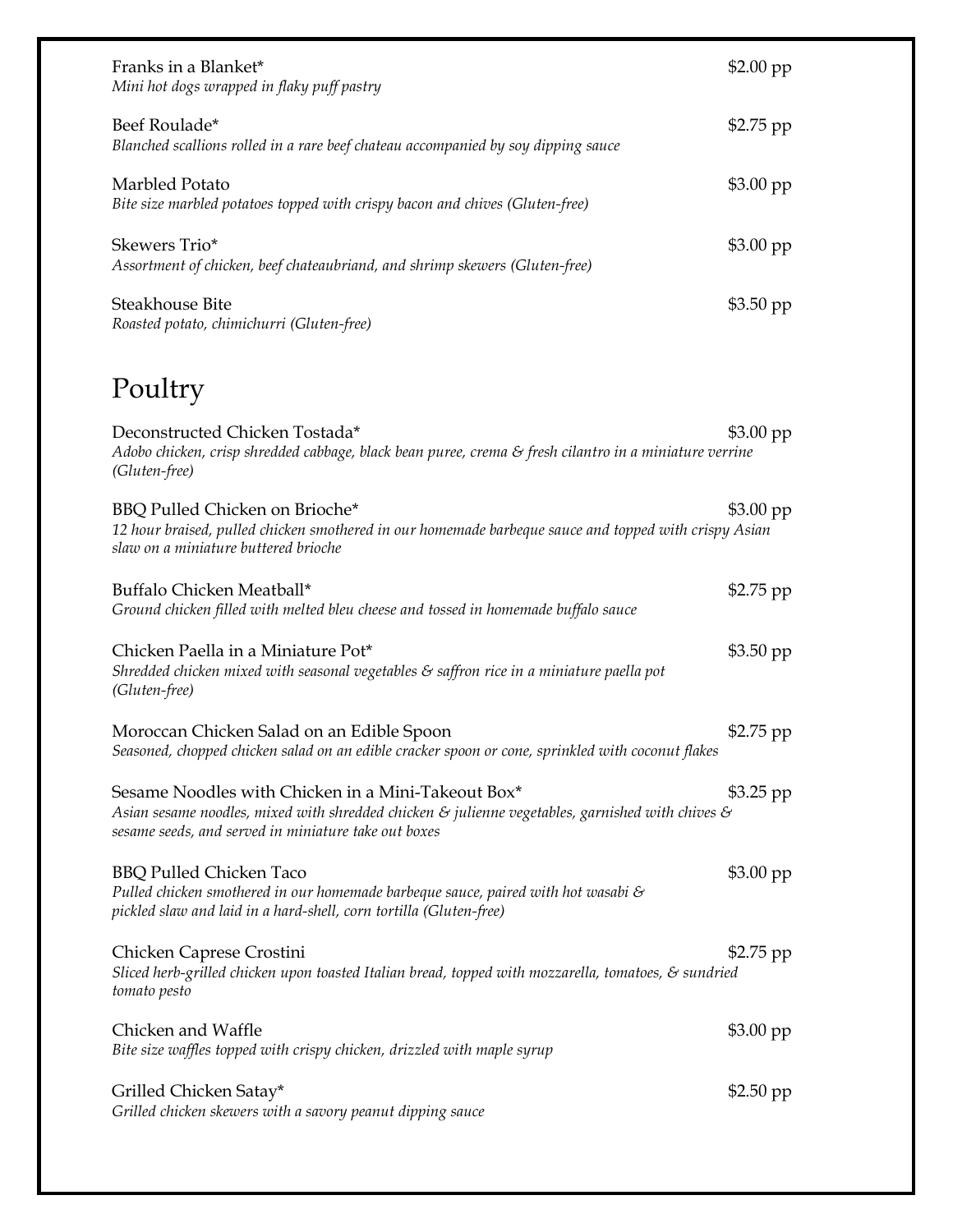## Seafood

| Classic Shrimp Cocktail Shooter*<br>Steamed shrimp with our homemade dipping cocktail sauce (Gluten-free)                                                                                                  | $$3.50$ pp |
|------------------------------------------------------------------------------------------------------------------------------------------------------------------------------------------------------------|------------|
| Firecracker Shrimp*<br>Gulf shrimp tossed in a dry spice mixture served on a skewer (Gluten-free)                                                                                                          | $$3.50$ pp |
| Lemon Basil Grilled Shrimp*<br>Grilled shrimp marinated in a lemon basil sauce (Gluten-free)                                                                                                               | $$3.50$ pp |
| Coconut Crusted Jumbo Shrimp*<br>Jumbo shrimp with a delicate coconut breading served with a mango salsa                                                                                                   | $$3.50$ pp |
| Sesame Noodles with Shrimp*<br>Asian sesame noodles, mixed with baby shrimp $\varepsilon$ julienne vegetables, garnished with chives $\varepsilon$<br>sesame seeds, and served in miniature take out boxes | \$3.75 pp  |
| Shrimp Paella in a Miniature Pot*<br>Steamed, baby shrimp mixed with seasonal vegetables $\varepsilon$ saffron rice in a miniature paella pot                                                              | \$3.75 pp  |
| Shrimp Rice Paper Roll*<br>Steamed shrimp, julienned vegetables & fresh avocado wrapped in rice paper (Gluten-free)                                                                                        | $$2.50$ pp |
| Lobster Salad on Edible Spoon or Edible Cone<br>Lump lobster salad on an edible cracker spoon, sprinkled with microgreens                                                                                  | \$4.25 pp  |
| Lobster Salad on Mini Roll*<br>Lump lobster salad on miniature, buttered brioche rolls                                                                                                                     | \$4.75 pp  |
| Mini Crab Cake*<br>Hand formed jumbo lump crab mixed with vegetables and seasonings, lightly coated in breadcrumbs<br>and flash fried to a crisp golden brown                                              | $$3.00$ pp |
| Tuna Tartare<br>Fresh tuna, marinated in soy sauce & sprinkled with sesame seeds, in a miniature hollowed cucumber<br>cup, crisp taco shell, or an edible cone                                             | $$4.00$ pp |
| Nova Lox on Pumpernickel Round*<br>Smoked salmon with cream cheese on pumpernickel rounds                                                                                                                  | \$3.50 pp  |
| Vegetarian/Vegan                                                                                                                                                                                           |            |
| Mac and Cheese Fritter*<br>Fontina, provolone, mozzarella cheeses and cavatappi, lightly breaded and fried                                                                                                 | $$2.75$ pp |
| Butternut Squash Tartlet*<br>Diced seasonal butternut squash in a crispy tart shell                                                                                                                        | \$2.75 pp  |
| Individual Vegetable Crudité Shooter*<br>Fresh, sliced vegetables served with hummus (Vegan) & an herb dipping sauce (Gluten-free)                                                                         | \$2.75 pp  |